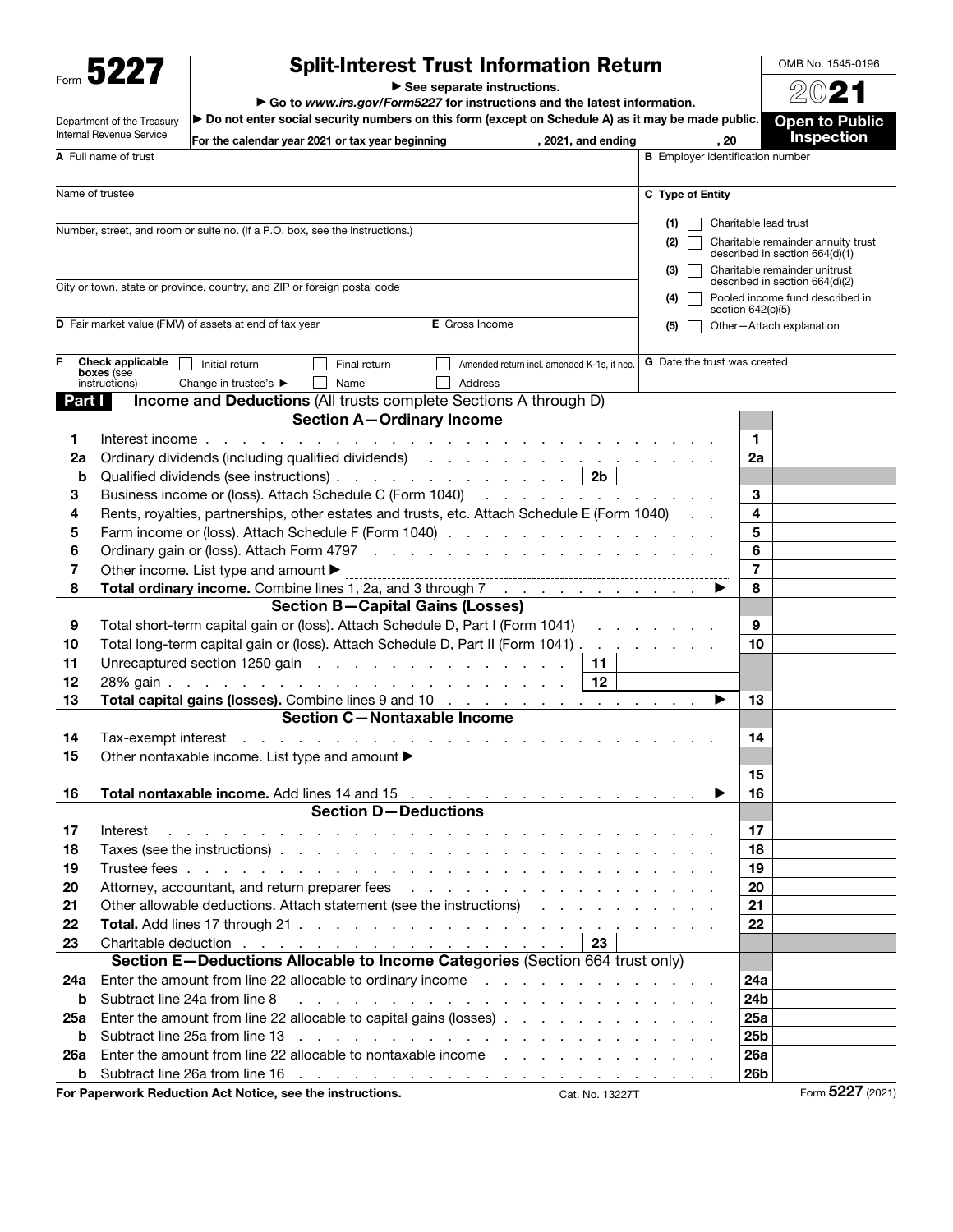| Form 5227 (2021) | $\sim$<br>Page |
|------------------|----------------|
|------------------|----------------|

| <b>Part II</b> | Schedule of Distributable Income (Section 664 trust only) (See instructions)                                                                                                                                                                                                                      |                               |                     |                          |                              |                                                                 |                              |                       |                              |  |
|----------------|---------------------------------------------------------------------------------------------------------------------------------------------------------------------------------------------------------------------------------------------------------------------------------------------------|-------------------------------|---------------------|--------------------------|------------------------------|-----------------------------------------------------------------|------------------------------|-----------------------|------------------------------|--|
|                | Accumulations                                                                                                                                                                                                                                                                                     |                               | (a) Ordinary income |                          |                              |                                                                 | (b) Capital gains (losses)   | (c) Nontaxable income |                              |  |
|                | Net Investment Income (NII) Classification                                                                                                                                                                                                                                                        |                               | Excluded<br>Income  |                          | Accumulated<br>NII post 2012 | Excluded<br>Income                                              | Accumulated<br>NII post 2012 | Excluded<br>Income    | Accumulated<br>NII post 2012 |  |
| 1<br>2         | Undistributed income from prior tax years<br>Current tax year net income (before distributions):<br>. In column (a), enter the amount from Part I, line 24b<br>. In column (b), enter the amount from Part I, line 25b<br>. In column (c), enter the amount from Part I, line 26b                 |                               |                     |                          |                              |                                                                 |                              |                       |                              |  |
| 3              | Total distributable income. Add lines 1 and 2 .                                                                                                                                                                                                                                                   |                               |                     |                          |                              |                                                                 |                              |                       |                              |  |
| Part III       | <b>Distributions of Principal for Charitable Purposes</b>                                                                                                                                                                                                                                         |                               |                     |                          |                              |                                                                 |                              |                       |                              |  |
|                |                                                                                                                                                                                                                                                                                                   | <b>Section A</b>              |                     |                          |                              |                                                                 |                              |                       |                              |  |
| 1<br>2         | Principal distributed in prior tax years for charitable purposes<br>Principal distributed during the current tax year for charitable purposes. Fill in the information for<br>columns (A), (B), and (C) and enter the amount distributed on the space to the right. (see the<br>instructions)     |                               |                     |                          |                              |                                                                 |                              | 1                     |                              |  |
|                | (A)<br>Payee's name and address                                                                                                                                                                                                                                                                   | (B)<br>Date of distribution   |                     |                          |                              | (C)<br>Charitable purpose and description of assets distributed |                              |                       |                              |  |
| а              |                                                                                                                                                                                                                                                                                                   |                               |                     |                          |                              |                                                                 |                              |                       |                              |  |
|                |                                                                                                                                                                                                                                                                                                   |                               |                     |                          |                              |                                                                 |                              | 2a                    |                              |  |
| b              |                                                                                                                                                                                                                                                                                                   |                               |                     |                          |                              |                                                                 |                              |                       |                              |  |
|                |                                                                                                                                                                                                                                                                                                   |                               |                     |                          |                              |                                                                 |                              |                       |                              |  |
|                |                                                                                                                                                                                                                                                                                                   |                               |                     |                          |                              |                                                                 |                              | 2 <sub>b</sub>        |                              |  |
| с              |                                                                                                                                                                                                                                                                                                   |                               |                     |                          |                              |                                                                 |                              |                       |                              |  |
|                |                                                                                                                                                                                                                                                                                                   |                               |                     |                          |                              |                                                                 |                              |                       |                              |  |
| 3              | Attachment total the state of the state of the state of the state of the state of the state of the state of the state of the state of the state of the state of the state of the state of the state of the state of the state                                                                     |                               |                     |                          |                              |                                                                 |                              | 2c<br>3               |                              |  |
| 4              |                                                                                                                                                                                                                                                                                                   |                               |                     |                          |                              |                                                                 |                              | 4                     |                              |  |
|                | Accumulated Income Set Aside and Income Distributions for Charitable Purposes                                                                                                                                                                                                                     |                               |                     |                          |                              |                                                                 |                              |                       |                              |  |
|                | Grantor type trusts complete only lines 7 through 9 (see instructions)                                                                                                                                                                                                                            |                               |                     |                          |                              |                                                                 |                              |                       |                              |  |
|                | Income set aside in prior tax years for which a deduction was claimed under                                                                                                                                                                                                                       |                               | <b>Section B</b>    |                          |                              |                                                                 |                              |                       |                              |  |
| 5a             | section 642(c)<br>.<br><b>College</b>                                                                                                                                                                                                                                                             |                               |                     |                          |                              |                                                                 |                              | 5a                    |                              |  |
| b              | Enter the amount shown on Part I, line 23                                                                                                                                                                                                                                                         |                               |                     |                          |                              |                                                                 |                              | 5b                    |                              |  |
| 6              | Add lines 5a and 5b<br><b>Contract Contract</b>                                                                                                                                                                                                                                                   | and a straight and a straight |                     | <b>Contract Contract</b> |                              |                                                                 |                              | 6                     |                              |  |
| 7              | Distributions made during the tax year (see the instructions):<br>. For income set aside in prior tax years for which a deduction was claimed under section 642(c),<br>• For charitable purposes for which a charitable deduction was claimed under section 642(c) in<br>the current tax year, or |                               |                     |                          |                              |                                                                 |                              |                       |                              |  |
|                | • For charitable purposes by a grantor type trust for which a charitable deduction was claimed<br>under section 170 upon contribution to the trust                                                                                                                                                |                               |                     |                          |                              |                                                                 |                              |                       |                              |  |
|                | Fill in the information for columns (A), (B), and (C) and enter the amount distributed on the line<br>to the right.                                                                                                                                                                               |                               |                     |                          |                              |                                                                 |                              |                       |                              |  |
|                | (A)<br>Payee's name and address                                                                                                                                                                                                                                                                   | (B)<br>Date of distribution   |                     |                          |                              | (C)<br>Charitable purpose and description of assets distributed |                              |                       |                              |  |
| а              |                                                                                                                                                                                                                                                                                                   |                               |                     |                          |                              |                                                                 |                              |                       |                              |  |
|                |                                                                                                                                                                                                                                                                                                   |                               |                     |                          |                              |                                                                 |                              | 7a                    |                              |  |
| b              |                                                                                                                                                                                                                                                                                                   |                               |                     |                          |                              |                                                                 |                              |                       |                              |  |
|                |                                                                                                                                                                                                                                                                                                   |                               |                     |                          |                              |                                                                 |                              | 7b                    |                              |  |
| с              |                                                                                                                                                                                                                                                                                                   |                               |                     |                          |                              |                                                                 |                              |                       |                              |  |
|                |                                                                                                                                                                                                                                                                                                   |                               |                     |                          |                              |                                                                 |                              |                       |                              |  |
|                |                                                                                                                                                                                                                                                                                                   |                               |                     |                          |                              |                                                                 |                              | 7c                    |                              |  |
| 8              | <b>Attachment total</b>                                                                                                                                                                                                                                                                           |                               |                     |                          |                              |                                                                 |                              | 8                     |                              |  |
| 9              | Add lines 7a through 8<br><b>Service State</b>                                                                                                                                                                                                                                                    |                               |                     |                          |                              |                                                                 |                              | 9                     |                              |  |
| 10             | Carryover. Subtract line 9 from line 6.                                                                                                                                                                                                                                                           |                               |                     |                          |                              |                                                                 |                              | 10                    |                              |  |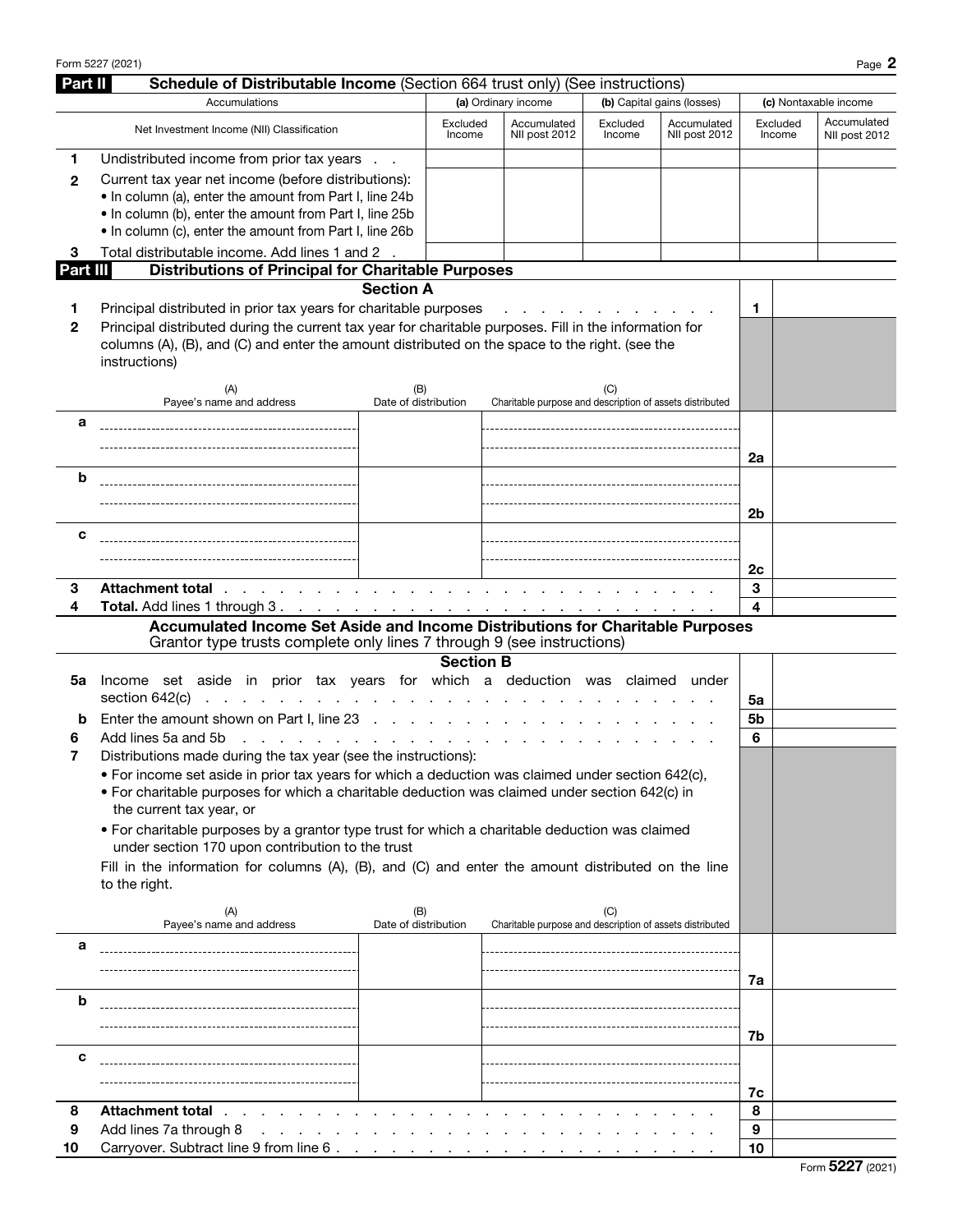| Part IV | <b>Balance Sheet (see instructions)</b>                                           |                 |                                      |                                      |                                   |
|---------|-----------------------------------------------------------------------------------|-----------------|--------------------------------------|--------------------------------------|-----------------------------------|
|         | <b>Assets</b>                                                                     |                 | (a) Beginning-of-<br>Year Book Value | (b) End-of-Year<br><b>Book Value</b> | (c) FMV (see the<br>instructions) |
| 1       | Cash-non-interest-bearing.                                                        | 1               |                                      |                                      |                                   |
| 2       | Savings and temporary cash investments                                            | $\mathbf{2}$    |                                      |                                      |                                   |
| За      | Accounts receivable 1<br>За                                                       |                 |                                      |                                      |                                   |
| b       | Less: allowance for doubtful accounts<br>3 <sub>b</sub>                           |                 |                                      |                                      |                                   |
| 4       | Receivables due from officers, directors, trustees, and other disqualified        |                 |                                      |                                      |                                   |
|         | persons (attach statement)                                                        | 4               |                                      |                                      |                                   |
| 5a      | Other notes and loans receivable  <br>5a                                          |                 |                                      |                                      |                                   |
| b       | 5b<br>Less: allowance for doubtful accounts $\ldots$ ,                            |                 |                                      |                                      |                                   |
| 6       |                                                                                   | 6               |                                      |                                      |                                   |
| 7       | Prepaid expenses and deferred charges<br>and the contract of the contract of      | $\overline{7}$  |                                      |                                      |                                   |
| 8a      | Investments-U.S. and state government obligations (attach statement)              | 8а              |                                      |                                      |                                   |
| b       | Investments-corporate stock (attach statement)                                    | 8b              |                                      |                                      |                                   |
| C       | Investments-corporate bonds (attach statement)                                    | 8с              |                                      |                                      |                                   |
| 9а      | Investments-land, buildings, and equipment:                                       |                 |                                      |                                      |                                   |
|         | basis (attach statement) $\ldots$ $\ldots$ $\ldots$<br>9а                         |                 |                                      |                                      |                                   |
| b       | 9 <sub>b</sub><br>Less: accumulated depreciation                                  |                 |                                      |                                      |                                   |
| 10      | Investments-other (attach statement)                                              | 10              |                                      |                                      |                                   |
| 11a     | Land, buildings, and equipment: basis $\ldots$ . $\vert$ 11a                      |                 |                                      |                                      |                                   |
| b       | Less: accumulated depreciation $\ldots$ $\ldots$ $\lceil 11b \rceil$              |                 |                                      |                                      |                                   |
| 12      | Other assets. Describe ▶                                                          | 12              |                                      |                                      |                                   |
| 13      | Total assets. Add lines 1 through 12 (must equal line 23) ▶                       | 13              |                                      |                                      |                                   |
|         | <b>Liabilities</b>                                                                |                 |                                      |                                      |                                   |
| 14      | Accounts payable and accrued expenses                                             | 14              |                                      |                                      |                                   |
| 15      | Deferred revenue<br>the second contract of the contract of the second contract of | 15              |                                      |                                      |                                   |
| 16      | Loans from officers, directors, trustees, and other disqualified persons          | 16              |                                      |                                      |                                   |
| 17      | Mortgages and other notes payable (attach statement)                              | 17              |                                      |                                      |                                   |
| 18      | Other liabilities. Describe ▶                                                     | 18              |                                      |                                      |                                   |
| 19      | Total liabilities. Add lines 14 through 18 ▶                                      | 19              |                                      |                                      |                                   |
|         | <b>Net Assets</b>                                                                 |                 |                                      |                                      |                                   |
| 20      |                                                                                   | 20              |                                      |                                      |                                   |
| 21a     | Undistributed income                                                              | 21a             |                                      |                                      |                                   |
| b       | Undistributed capital gains                                                       | 21 <sub>b</sub> |                                      |                                      |                                   |
| C       | Undistributed nontaxable income                                                   | 21c             |                                      |                                      |                                   |
| 22      | Total net assets. Add lines 20 through 21c                                        | 22              |                                      |                                      |                                   |
| 23      | Total liabilities and net assets. Add lines 19 and 22                             | 23              |                                      |                                      |                                   |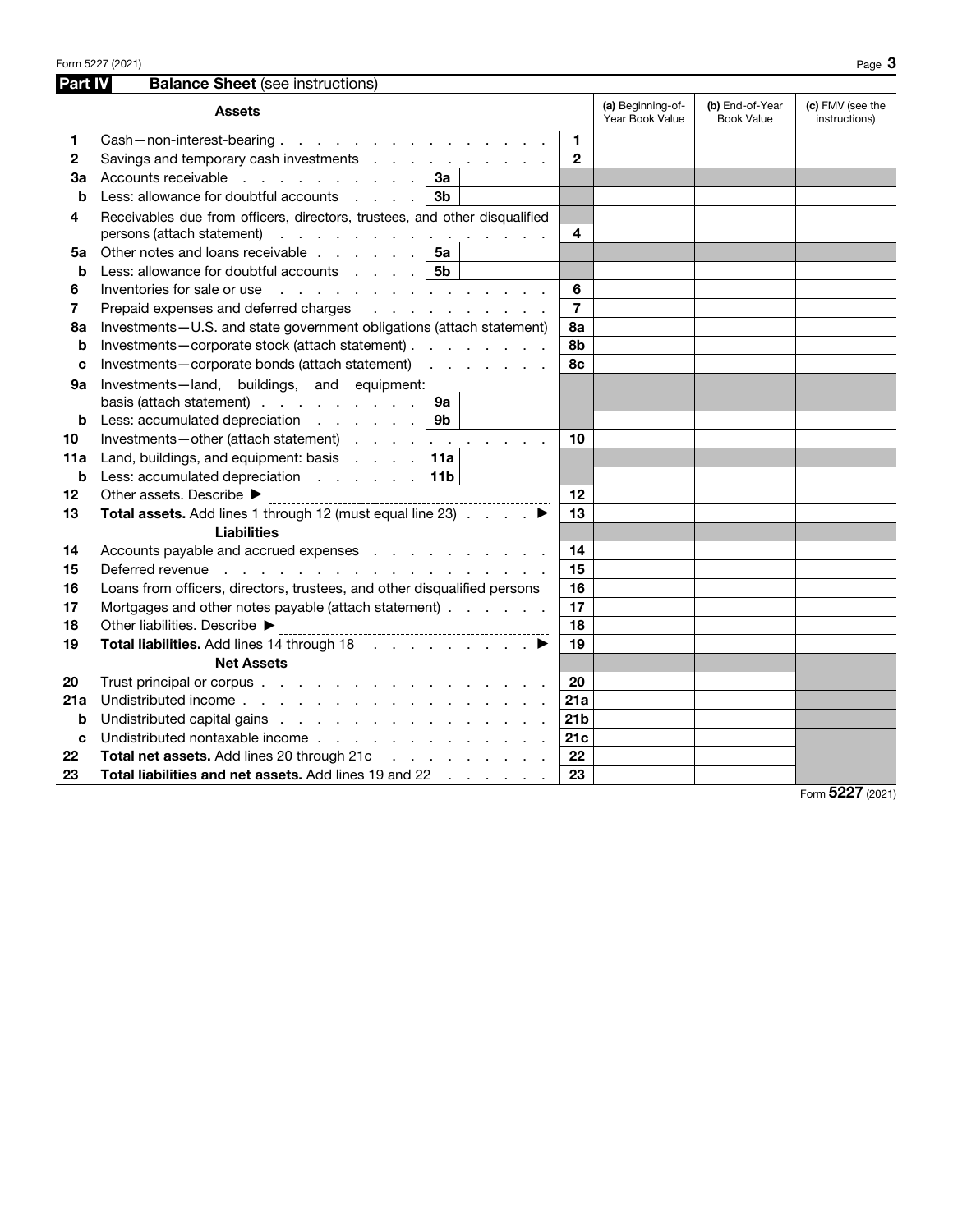|                 | Form 5227 (2021)                                                                                                                                                                                                                                |                |                  | Page 4    |
|-----------------|-------------------------------------------------------------------------------------------------------------------------------------------------------------------------------------------------------------------------------------------------|----------------|------------------|-----------|
| Part V          | Charitable Remainder Annuity Trust (CRAT) Information (to be completed only by a Section 664 CRAT)                                                                                                                                              |                |                  |           |
|                 | 1a Enter the initial fair market value (FMV) of the property placed in the trust                                                                                                                                                                | 1a             |                  |           |
| b               |                                                                                                                                                                                                                                                 | 1 <sub>b</sub> |                  |           |
| <b>Part VI</b>  | Charitable Remainder Unitrust (CRUT) Information (to be completed only by a Section 664 CRUT)<br>(See instructions)                                                                                                                             |                |                  |           |
| 1               | Is the CRUT a net income charitable remainder unitrust (NICRUT) as described in Regulations section                                                                                                                                             |                | Yes              | No        |
| $\mathbf{2}$    | Is the CRUT a net income with make-up charitable remainder unitrust (NIMCRUT) as described in Regulations                                                                                                                                       |                | ∣Yes             | No        |
| 3               | Did the trust change its method of payment during the tax year?                                                                                                                                                                                 |                | Yes              | No        |
|                 | If "Yes," describe the triggering event including the date of the event and the old method of payment >                                                                                                                                         |                |                  |           |
| 4a              | Enter the unitrust fixed percentage to be paid to the recipients                                                                                                                                                                                | 4a             |                  | %         |
| b               | Unitrust amount. Subtract Part IV, line 19, column (c), from Part IV, line 13, column (c), and multiply<br>the result by the percentage on line 4a. Do not enter less than -0-                                                                  | 4b             |                  |           |
|                 | If the answer is "Yes" on line 1 or line 2, go to line 5a. Otherwise, skip lines 5a through 6b and<br>enter the line 4b amount on line 7.                                                                                                       |                |                  |           |
| 5а              | Trust's accounting income for 2021. Attach statement                                                                                                                                                                                            | 5а             |                  |           |
|                 | If the answer is "Yes" on line 1, go to line 5b. If the answer is "Yes" on line 2, skip line 5b and<br>go to line 6a.                                                                                                                           |                |                  |           |
| b               | Enter the smaller of line 4b or line 5a here and on line 7. Skip lines 6a and 6b                                                                                                                                                                | 5b             |                  |           |
| 6a              | Total accumulated distribution deficiencies from previous years (see instructions)                                                                                                                                                              | 6a             |                  |           |
| b               | Add lines 4b and 6a<br>de la casa de la casa de la casa de la casa de la casa de la casa de la                                                                                                                                                  | 6b             |                  |           |
|                 | If lines 6a and 6b are completed, enter the smaller of line 5a or line 6b on line 7.                                                                                                                                                            |                |                  |           |
| 7               | Required unitrust distribution for 2021<br>.                                                                                                                                                                                                    | $\overline{7}$ |                  |           |
| 8               | Carryover of accumulated distribution deficiency (only for trusts that answered "Yes" on line 2).                                                                                                                                               |                |                  |           |
|                 |                                                                                                                                                                                                                                                 | 8              |                  |           |
| 9               | If this is the final return, enter the initial FMV of all assets placed in trust by the donor                                                                                                                                                   | 9              |                  |           |
| 10              | Did the trustee change the method of determining the FMV of the assets?                                                                                                                                                                         |                | <b>Yes</b>       | <b>No</b> |
|                 | If "Yes," attach an explanation.                                                                                                                                                                                                                |                |                  |           |
| 11              | Were any additional contributions received by the trust during 2021?                                                                                                                                                                            |                | ∣ Yes            | No        |
| <b>Part VII</b> | If "Yes," be sure to complete all columns of line 2 in Schedule A, Part V.<br><b>Statements Regarding Activities (see instructions)</b>                                                                                                         |                |                  |           |
| 1               | Are the requirements of section 508(e) satisfied either:                                                                                                                                                                                        |                | Yes              | No        |
|                 | . By the language in the governing instrument; or                                                                                                                                                                                               |                |                  |           |
|                 | . By state legislation that effectively amends the governing instrument so that no mandatory directions                                                                                                                                         |                |                  |           |
|                 |                                                                                                                                                                                                                                                 |                | 1.               |           |
| 2               | Are you using this return only to report the income and assets of a segregated amount under section                                                                                                                                             |                |                  |           |
|                 | 4947(a)(2)(B)?<br>a construction of the construction of the construction of the construction of the construction of the construction of the construction of the construction of the construction of the construction of the construction of the |                | $\mathbf{2}$     |           |
|                 |                                                                                                                                                                                                                                                 |                | Form 5227 (2021) |           |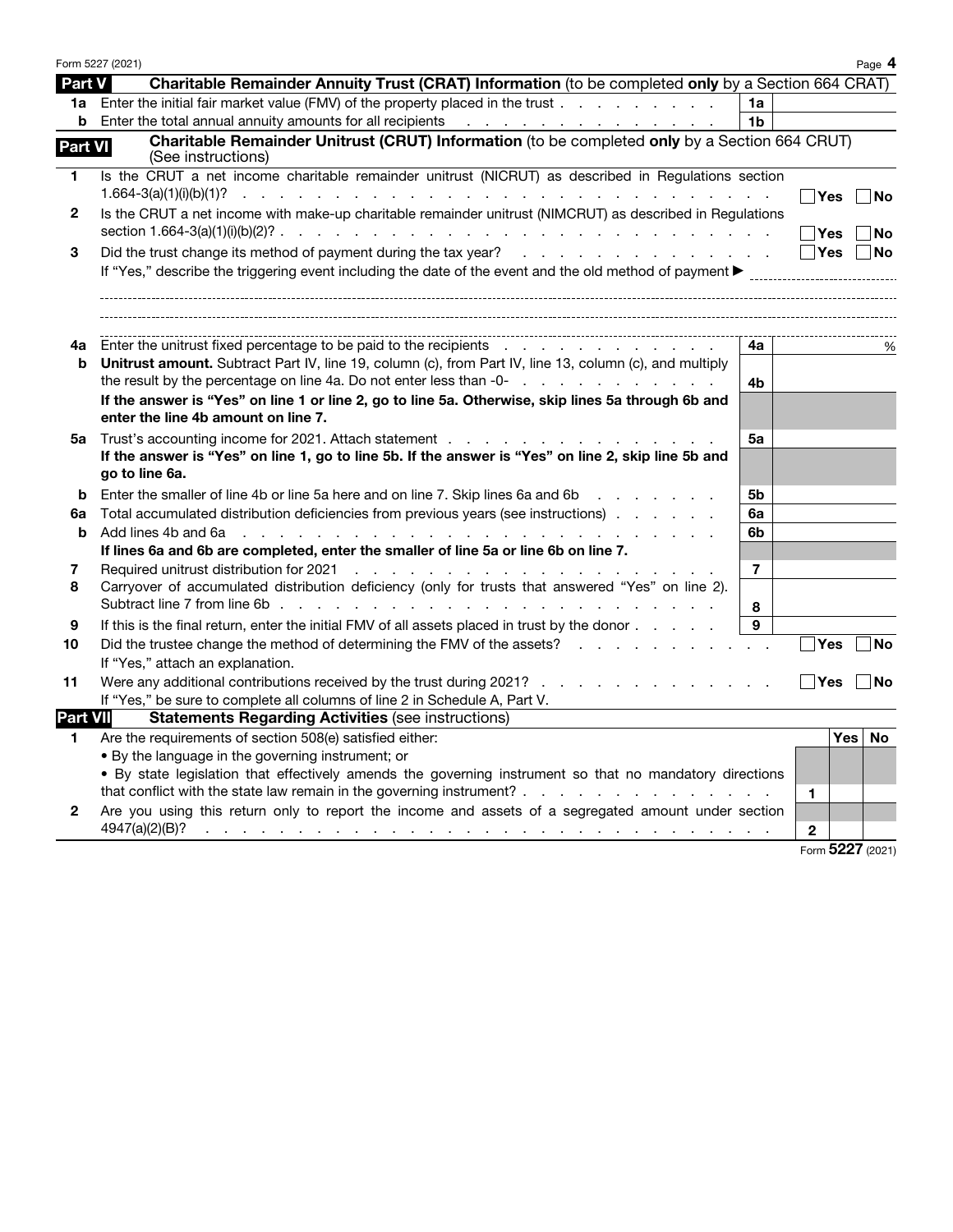|           | Form 5227 (2021)                                                                                                                                                                                                                                                                                                                           |              |          | Page 5 |
|-----------|--------------------------------------------------------------------------------------------------------------------------------------------------------------------------------------------------------------------------------------------------------------------------------------------------------------------------------------------|--------------|----------|--------|
| Part VIII | Statements Regarding Activities for Which Form 4720 May Be Required                                                                                                                                                                                                                                                                        |              |          |        |
|           | File Form 4720 if any item is checked in the "Yes" column (to the right), unless an exception applies.                                                                                                                                                                                                                                     |              | Yes   No |        |
| 1         | Self-dealing (section 4941):                                                                                                                                                                                                                                                                                                               |              |          |        |
| a         | During 2021, did the trust (either directly or indirectly):                                                                                                                                                                                                                                                                                |              |          |        |
|           | (1) Engage in the sale or exchange, or leasing of property with a disqualified person?                                                                                                                                                                                                                                                     | 1a(1)        |          |        |
|           | (2) Borrow money from, lend money to, or otherwise extend credit to (or accept it from) a disqualified                                                                                                                                                                                                                                     |              |          |        |
|           | $person?$<br>and a straight and a straight and                                                                                                                                                                                                                                                                                             | 1a(2)        |          |        |
|           | (3) Furnish goods, services, or facilities to (or accept them from) a disqualified person?                                                                                                                                                                                                                                                 | 1a(3)        |          |        |
|           | (4) Pay compensation to, or pay or reimburse the expenses of, a disqualified person?                                                                                                                                                                                                                                                       | 1a(4)        |          |        |
|           | (5) Transfer any income or assets to a disqualified person (or make any of either available for the benefit or                                                                                                                                                                                                                             |              |          |        |
|           |                                                                                                                                                                                                                                                                                                                                            | 1a(5)        |          |        |
|           | (6) Agree to pay money or property to a government official? (Exception. Check "No" if<br>the trust agreed to make a grant to or to employ the official for a period after termination of government                                                                                                                                       | 1a(6)        |          |        |
| b         | If any answer is "Yes" to lines 1a(1) through (6), did any of the acts fail to qualify under the exceptions<br>described in Regulations sections 53.4941(d)-3 and 4, or in a current Notice regarding disaster assistance<br>(see instructions)? $\cdots$ $\cdots$ $\cdots$ $\cdots$ $\cdots$ $\cdots$ $\cdots$ $\cdots$ $\cdots$ $\cdots$ |              |          |        |
|           |                                                                                                                                                                                                                                                                                                                                            | 1b           |          |        |
| с<br>d    | Organizations relying on a current Notice regarding disaster assistance, check here<br>Did the trust engage in a prior year in any of the acts described in line 1a, other than excepted acts, that                                                                                                                                        |              |          |        |
|           |                                                                                                                                                                                                                                                                                                                                            | 1d           |          |        |
| 2         | If "Yes," check the "N/A" box in lines 3 and 4.                                                                                                                                                                                                                                                                                            | $\mathbf{2}$ |          |        |
| За        | Taxes on excess business holdings (section 4943): $\Box$ N/A                                                                                                                                                                                                                                                                               |              |          |        |
| b         | Did the trust hold more than a 2% direct or indirect interest in any business enterprise at any time during                                                                                                                                                                                                                                |              |          |        |
|           | $2021?$                                                                                                                                                                                                                                                                                                                                    | 3b           |          |        |
| c         | If "Yes," did the trust have excess business holdings in 2021 as a result of (1) any purchase by the trust or<br>disqualified persons after May 26, 1969; (2) the lapse of the 5-year period (or longer period approved by the<br>Commissioner under section 4943(c)(7)) to dispose of holdings acquired by gift or bequest; or            |              |          |        |
|           | (3) the lapse of the 10-, 15-, or 20-year first phase holding period? $\ldots$ , $\ldots$ , $\ldots$ , $\ldots$ , $\ldots$                                                                                                                                                                                                                 | 3c           |          |        |
| 4a        | Use Form 4720, Schedule C, to determine if the trust had excess business holdings in 2021.<br>Taxes on investments that jeopardize charitable purposes (section 4944): $\Box$ N/A                                                                                                                                                          |              |          |        |
| b         | Did the trust invest during 2021 any amount in a manner that would jeopardize its charitable purpose?                                                                                                                                                                                                                                      | 4b           |          |        |
| c         | Did the trust make any investment in a prior year (but after December 31, 1969) that could jeopardize its                                                                                                                                                                                                                                  |              |          |        |
|           | charitable purpose that had not been removed from jeopardy before January 1, 2021?                                                                                                                                                                                                                                                         | 4c           |          |        |
| 5         | Taxes on taxable expenditures (section 4945) and political expenditures (section 4955):                                                                                                                                                                                                                                                    |              |          |        |
| a         | During 2021, did the trust pay or incur any amount to:                                                                                                                                                                                                                                                                                     |              |          |        |
|           | (1) Carry on propaganda, or otherwise attempt to influence legislation (section $4945(e)$ )?                                                                                                                                                                                                                                               | 5a(1)        |          |        |
|           | (2) Influence the outcome of any specific public election (see section 4955); or to carry on, directly or                                                                                                                                                                                                                                  |              |          |        |
|           |                                                                                                                                                                                                                                                                                                                                            | 5a(2)        |          |        |
|           | (3) Provide a grant to an individual for travel, study, or other similar purposes?                                                                                                                                                                                                                                                         | 5a(3)        |          |        |
|           | (4) Provide a grant to an organization other than a charitable, etc., organization described in section 509(a)(1),<br>$(2)$ , or $(3)$ , or section $4940(d)(2)?$<br>والمتواطن والمتواطن والمتواطن والمتواطن والمتواطن والمتواطن والمتواطن والمتواطن                                                                                       |              |          |        |
|           | (5) Provide for any purpose other than religious, charitable, scientific, literary, or educational, or for the                                                                                                                                                                                                                             | 5a(4)        |          |        |
|           |                                                                                                                                                                                                                                                                                                                                            | 5a(5)        |          |        |
| b         | If any answer is "Yes" to lines 5a(1) through (5), did any of the transactions fail to qualify under the                                                                                                                                                                                                                                   |              |          |        |
|           | exceptions described in Regulations section 53.4945, or in a current Notice regarding disaster assistance                                                                                                                                                                                                                                  | 5b           |          |        |
| с         | Organizations relying on a current Notice regarding disaster assistance, check here ▶                                                                                                                                                                                                                                                      |              |          |        |
| d         | If the answer is "Yes" to line 5a(4), does the trust claim exemption from the tax because it maintained<br>expenditure responsibility for the grant?<br>المتعاون والمتعاون والمتعاون والمتعاون والمتعاون والمتعاون والمتعاونة                                                                                                              | 5d           |          |        |
|           | If "Yes," attach the statement required by Regulations section 53.4945-5(d).                                                                                                                                                                                                                                                               |              |          |        |
| 6         | Personal benefit contracts (section 170(f)(10)):                                                                                                                                                                                                                                                                                           |              |          |        |
| а         | Did the trust, during the year, receive any funds, directly or indirectly, to pay premiums on a personal benefit                                                                                                                                                                                                                           |              |          |        |
| b         | Did the trust, during the year, pay premiums, directly or indirectly, on a personal benefit contract?                                                                                                                                                                                                                                      | 6a<br>6b     |          |        |
|           | If "Yes" to line 6b, file Form 8870 (see instructions).                                                                                                                                                                                                                                                                                    |              |          |        |
| 7         | Section 664 trusts: Did the trust have unrelated business taxable income during the year?<br>If "Yes," file Form 4720.                                                                                                                                                                                                                     | 7            |          |        |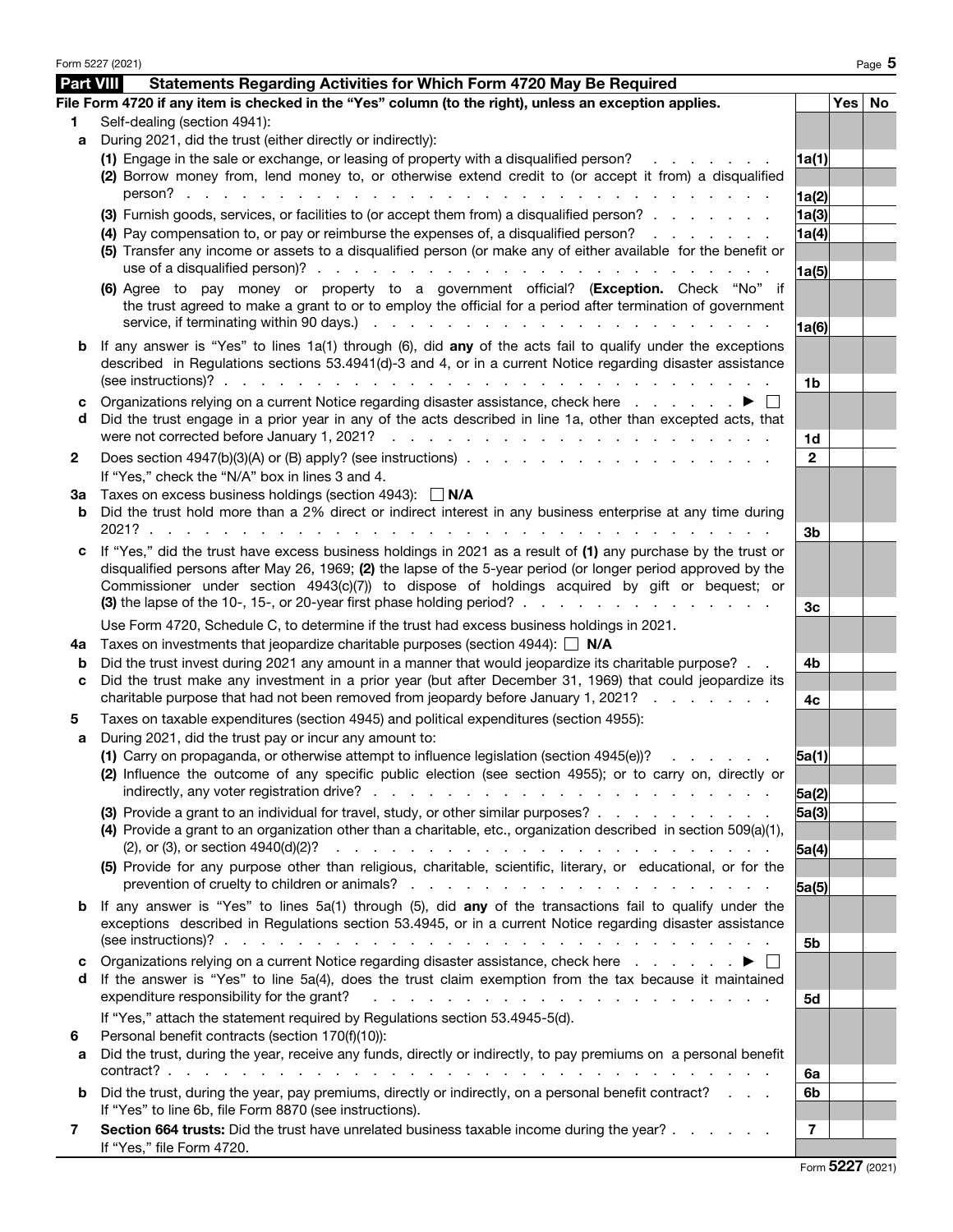|                            | Form 5227 (2021)                                                                                                                                                                                                                                                                                              |                                                                                                                                                                                           |                                                                                                                                                                                                                                                                                                       |      |                           |                                                           | Page 6            |
|----------------------------|---------------------------------------------------------------------------------------------------------------------------------------------------------------------------------------------------------------------------------------------------------------------------------------------------------------|-------------------------------------------------------------------------------------------------------------------------------------------------------------------------------------------|-------------------------------------------------------------------------------------------------------------------------------------------------------------------------------------------------------------------------------------------------------------------------------------------------------|------|---------------------------|-----------------------------------------------------------|-------------------|
| Part IX                    |                                                                                                                                                                                                                                                                                                               | (see instructions)                                                                                                                                                                        | Questionnaire for Charitable Lead Trusts, Pooled Income Funds, and Charitable Remainder Trusts                                                                                                                                                                                                        |      |                           |                                                           |                   |
|                            |                                                                                                                                                                                                                                                                                                               |                                                                                                                                                                                           | <b>Section A-All Trusts</b>                                                                                                                                                                                                                                                                           |      |                           |                                                           |                   |
| 1<br>$\mathbf{2}$          |                                                                                                                                                                                                                                                                                                               | If line 2 is checked and this is not a final return, attach an explanation.                                                                                                               | Check this box if any of the split-interest trust's income interests expired during 2021<br>Check this box if all of the split-interest trust's income interests expired before 2021                                                                                                                  |      |                           |                                                           |                   |
|                            |                                                                                                                                                                                                                                                                                                               |                                                                                                                                                                                           | <b>Section B-Charitable Lead Trusts</b>                                                                                                                                                                                                                                                               |      |                           |                                                           |                   |
| 3                          |                                                                                                                                                                                                                                                                                                               |                                                                                                                                                                                           | Does the governing instrument require income in excess of the required annuity or unitrust payments to be                                                                                                                                                                                             |      |                           | ∣Yes                                                      | ∣ ∣No             |
| 4<br>5                     | Enter the amount of any excess income required to be paid for charitable purposes for 2021.<br>Enter the amount of annuity or unitrust payments required to be paid to charitable beneficiaries for 2021                                                                                                      |                                                                                                                                                                                           |                                                                                                                                                                                                                                                                                                       |      |                           |                                                           |                   |
|                            |                                                                                                                                                                                                                                                                                                               |                                                                                                                                                                                           | <b>Section C-Pooled Income Funds</b>                                                                                                                                                                                                                                                                  |      |                           |                                                           |                   |
| 6                          |                                                                                                                                                                                                                                                                                                               | Enter the amount of contributions received during 2021                                                                                                                                    |                                                                                                                                                                                                                                                                                                       |      | 6                         |                                                           |                   |
| 7<br>8                     |                                                                                                                                                                                                                                                                                                               | Enter the amount required to be distributed for 2021 to satisfy the remainder interest<br>Enter any amounts that were required to be distributed to the remainder beneficiary that remain | $\overline{7}$                                                                                                                                                                                                                                                                                        |      |                           |                                                           |                   |
|                            | undistributed                                                                                                                                                                                                                                                                                                 |                                                                                                                                                                                           | 8                                                                                                                                                                                                                                                                                                     |      |                           |                                                           |                   |
| 9                          |                                                                                                                                                                                                                                                                                                               |                                                                                                                                                                                           | Enter the amount of income required to be paid to the charitable remainder beneficiary for 2021.                                                                                                                                                                                                      |      | 9                         |                                                           |                   |
|                            |                                                                                                                                                                                                                                                                                                               |                                                                                                                                                                                           | <b>Section D-Charitable Remainder Trusts</b>                                                                                                                                                                                                                                                          |      |                           |                                                           |                   |
| 10                         |                                                                                                                                                                                                                                                                                                               |                                                                                                                                                                                           | Check this box if you are filing for a charitable remainder annuity trust or a charitable remainder unitrust whose                                                                                                                                                                                    |      |                           |                                                           | $\vert \ \ \vert$ |
| 11                         | Check this box if you are making an election under Regulations section $1.664-2(a)(1)(i)(a)(2)$ or $1.664-3(a)(1)(i)(g)(2)$ to<br>treat income generated from certain property distributions (other than cash) by the trust as occurring on the last day                                                      |                                                                                                                                                                                           |                                                                                                                                                                                                                                                                                                       |      |                           |                                                           |                   |
| 12                         |                                                                                                                                                                                                                                                                                                               |                                                                                                                                                                                           | Are you making an election under Regulations section 1.1411-10(g) with respect to a controlled foreign                                                                                                                                                                                                |      |                           | ∣Yes                                                      | <b>No</b>         |
| 13<br>14<br>15a            | Is this the initial return? If "Yes," attach a copy of the trust instrument<br>Was the trust instrument amended during the year? If "Yes," attach a copy<br>If this is the final return, were final distributions made according to the trust instrument?<br>If either line 15a or 15b is "No," explain why ▶ |                                                                                                                                                                                           |                                                                                                                                                                                                                                                                                                       |      |                           | <b>Yes</b><br>$\sqcap$ Yes<br>Yes<br>$\Box$ Yes $\Box$ No | No<br>No<br>No    |
| 16                         |                                                                                                                                                                                                                                                                                                               | See the instructions for exceptions and filing requirements for FinCEN Form 114.<br>If "Yes," enter the name of the foreign country ▶                                                     | At any time during calendar year 2021, did the trust have an interest in or a signature or other authority over a                                                                                                                                                                                     |      |                           | ∣ ∣Yes                                                    | ∣ ∣No             |
| <b>Sign</b><br><b>Here</b> |                                                                                                                                                                                                                                                                                                               | has any knowledge.                                                                                                                                                                        | Under penalties of perjury, I declare that I have examined this return, including accompanying schedules and statements, and to the best of my<br>knowledge and belief, it is true, correct, and complete. Declaration of preparer (other than trustee) is based on all information of which preparer |      |                           |                                                           |                   |
|                            |                                                                                                                                                                                                                                                                                                               | Signature of trustee or officer representing trustee<br>Print/Type preparer's name                                                                                                        | Preparer's signature                                                                                                                                                                                                                                                                                  | Date | Date<br>if                | <b>PTIN</b>                                               |                   |
| Paid<br><b>Preparer</b>    |                                                                                                                                                                                                                                                                                                               |                                                                                                                                                                                           |                                                                                                                                                                                                                                                                                                       |      | Check L<br>self-employed  |                                                           |                   |
| <b>Use Only</b>            |                                                                                                                                                                                                                                                                                                               | Firm's name $\blacktriangleright$<br>Firm's address ▶                                                                                                                                     |                                                                                                                                                                                                                                                                                                       |      | Firm's EIN ▶<br>Phone no. |                                                           |                   |